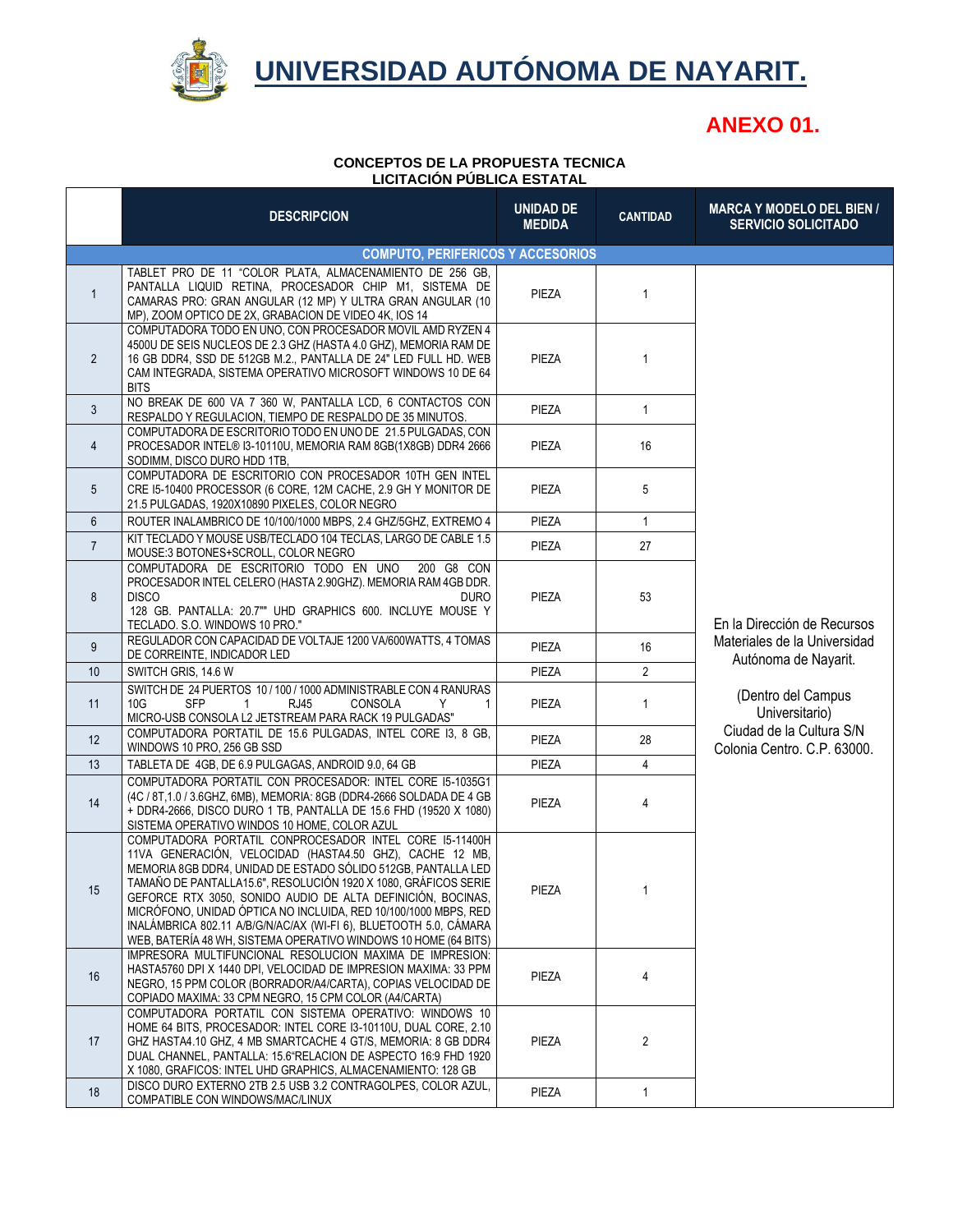

## **UNIVERSIDAD AUTÓNOMA DE NAYARIT.**

|                 |                                                                                                                                                                                                                                                                                                                                                                                                                      |       |                | ANLAV VI. |
|-----------------|----------------------------------------------------------------------------------------------------------------------------------------------------------------------------------------------------------------------------------------------------------------------------------------------------------------------------------------------------------------------------------------------------------------------|-------|----------------|-----------|
| 19              | COMPUTADORA PORTATIL CON PROCESADOR INTEL CORE I3-10110U,<br>10MA GENERACIÓN, VELOCIDAD (HASTA4.10GHZ), CACHE 4MB, MEMORIA<br>8GB DDR4, DISCO DURO 1TB, PANTALLA LED TAMAÑO DE PANTALLA14",<br>RESOLUCIÓN 1366 X 768, RELACIÓN DE ASPECTO 16:9, GRÁFICOS SERIE<br>UHD GRAPHICS, UNIDAD ÓPTICA NO INCLUIDA, RED INALÁMBRICA<br>802.11AC/B/G/N (WI-FI 5), CÁMARA WEB SÍ, SISTEMA OPERATIVO<br>WINDOWS10 HOME (64 BITS) | PIEZA | $\mathbf{1}$   |           |
| 20              | TABLETA CON SISTEMA OPERATIVO ANDROID. (2GHZ, 1.8 GHZ<br>OCTACORE). MEMORIA RAM DE 3GB. CON 32GB DE MEMORIA INTERNA.<br>(EXPANDIBLE CON MICROSD A1TB). PANTALLA DE 10.4"(263.1MM /<br>260.7MM (10.3" ESQUINAS REDONDAS). RESOLUCIÓN DE 2000 X 1200<br>(WUXGA+) TFT. ANT+. LOCALIZACIÓN GPS, GLONASS, BEIDOU, GALILEO.<br>CÁMARA FRONTAL5.0 MP. CÁMARA TRASERA DE8.0 MP.                                              | PIEZA | $\overline{2}$ |           |
| 21              | MOUSE OPTICO MULTI-DISPOSITIVOS INALAMBRICO BLUETOOTH<br>UNIFYING PC/MAC/CHROME/ANDROID                                                                                                                                                                                                                                                                                                                              | PIEZA | $\mathbf{1}$   |           |
| 22              | CABLE LIGHTNING A USB 1 METR BLANCO                                                                                                                                                                                                                                                                                                                                                                                  | PIEZA | $\overline{2}$ |           |
| 23              | COMPUTADORA ESCRITORIO TODO EN UNO CON INTEL PENTIUM GOLD.<br>VELOCIDAD (HASTA3.50 GHZ), CACHE 4MB, MEMORIA 4GB DDR4 DISCO<br>DURO 1TB, UNIDAD DE ESTADO SÓLIDO 128GB, PANTALLA LED TAMAÑO<br>DE PANTALLA23.8", RESOLUCIÓN 1920 X 1080, GRÁFICOS SERIE UHD<br>GRAPHICS, RED GBE LAN (10/100/1000 MBIT), SISTEMA OPERATIVO<br>WINDOWS10 HOME (64 BITS)                                                                | PIEZA | $\overline{2}$ |           |
| 24              | MONITOR LED CON RESOLUCION 1920 X 1080/VGA / HDMI / VESA 100                                                                                                                                                                                                                                                                                                                                                         | PIEZA | $\overline{2}$ |           |
| 25              | VIDEOPROYECTOR RESOLUCION NATIVA: XGA. RELACION DE ASPECTO:<br>4:3, LUMINOSIDAD DEL COLOR2: 3.600 LUMENES, RELACION DE<br>CONTRASTE: HASTA16.000:1, REPRODUCCION DEL COLOR: HASTA1<br>BILLON DE COLORES,                                                                                                                                                                                                             | PIEZA | 3              |           |
| 26              | COMPUTADORA PORTATIL DE13 PULGADAS CON CHIP M1, CON CPU DE<br>8 NUCLEOS, GPU DE 7 NUCLEOS Y NEURAL ENGINE DE 16 NUCLEOS,<br>MEMORIA UNIFICADA DE8 GB, ALMACENAMIENTO SSD DE 256 GB,<br>PANTALLA RETINA CON TRUE TONE, MAGIC KEYBOARD, TOUCH ID,<br>TRACKPAD FORCE TOUCH, DOS PUERTOS THUNDERBOLT/USB 4                                                                                                               | PIEZA | 1              |           |
| 27              | COMPUTADORA PORTATIL CON PANTALLA HD DE14" (35,6 CM) EN<br>DIAGONAL CON MICROBORDES, BRIGHTVIEW (1366 X 768),<br>PROCESADOR AMD, VELOCIDAD BASE DE 2,3 GHZ, MEMORIA 8 GB DE<br>SDRAM DDR4-2400 (1 X 8 GB), ALMACENAMIENTO SATA DE1 TB Y 5400<br>RPM, GRÁFICAS AMD RADEON, SISTEMA OPERATIVO WINDOWS 10 HOME<br>64BITS, DISCO DURO SATA DE1 TB Y 5400 RPM, CÁMARA WEB CON<br>MICRÓFONO DIGITAL INTEGRADO              | PIEZA | 3              |           |
| 28              | COMPUTADORA PORTATIL CON PROCESADOR INTEL CELERON,<br>VELOCIDAD (HASTA2.80 GHZ), CACHE 4 MB, MEMORIA 4GB DDR4, DISCO<br>DURO 500GB PANTALLA LED TAMAÑO DE PANTALLA14". RESOLUCIÓN<br>1366 X 768, GRÁFICOS SERIE UHD GRAPHICS, SONIDO AUDIO DE ALTA<br>DEFINICIÓN, BOCINAS, MICRÓFONO, UNIDAD ÓPTICA NO INCLUIDA                                                                                                      | PIEZA | 5              |           |
| 29              | MULTIFUNCIONAL CON IMPRESION VELOCIDAD: HASTA18 PAGINAS POR<br>MINUTO, CICLO DE TRABAJO MENSUAL: 8,000 PAGINAS, VOLUMEN<br>PROMEDIO MENSUAL RECOMENDADO: 100 A 1000 PAGINAS, IMPRESION<br>DUPLEX: NO, RESOLUCION DE IMPRESION: HASTA600 X 600 DPI.<br>ESCANEO CAMA PLANA, RESOLUCION DE ESCANEO: HASTA1200 PPP,                                                                                                      | PIEZA | $\mathbf{1}$   |           |
| 30 <sup>°</sup> | CAMARA CON SENSOR CMOS (APS-C) DE 18 MP. PROCESADOR DIGIC 4+<br>PARA UNA EXCELENTE CALIDAD Y VELOCIDAD. VIDEO FULL HD 30P.<br>DISPARO CONTINUO DE 3 CPS. PANTALLA DE2.7". 9 PUNTOS DE<br>AUTOENFOQUE, 1 CENTRAL TIPO CRUZ. ISO 100-6,400                                                                                                                                                                             | PIEZA | $\mathbf{1}$   |           |
| 31              | COMPUTADORA PORTATIL DE2.7GHZ 4C MB, MEMORIA: 8GB (4GB+4GB<br>DDR4 2667 SODIMM), DISCO 1:512GB SSD M.2 2242 NVME TLC,<br>PANTALLA:14.0HD TN AG 220N N, VIDEO: AMD RADEON, INTEGRADOS,<br>WIFI: WLAN 2X2AC. DVD:NO. RJ45: NO. LECTOR DE TARJETA: SI. SISTEMA<br>OPERATIVO: W 10 HOME, COLOR: GRIS PLATINO, HDMI: SI, GARANTIA: 1<br>AÑO.                                                                              | PIEZA | 1              |           |
| 32              | DISCO DURO EXTERNO 2TB 2.5 USB 3.2 CONTRAGOLPES COLOR NEGRO,<br>COMPATIBLE CON WINDOWS/MAC/LINUX                                                                                                                                                                                                                                                                                                                     | PIEZA | $\mathbf{1}$   |           |
| 33              | COMPUTADORA PORTATIL CON MEMORIA: 4GB DDR4 2400 + 8GB<br>SODIMM, DISCO 1:1TB, DISCO 2: 128GB SSD M.2 2242 NVME TLC,<br>PANTALLA: 15.6 HD, VIDEO: INTEGRADO, WIFI: WLAN_2X2AC, DVD:NO,<br>RJ45: NO, TECLADO NUMERICO: SI, LECTOR DE TARJETA: SI, SISTEMA<br>OPERATIVO: W 10 HOME, COLOR: AZUL DEL ABISMO, HDMI: SI, GARANTIA:<br>1 AÑO                                                                                | PIEZA | 1              |           |

**ANEXO 01.**